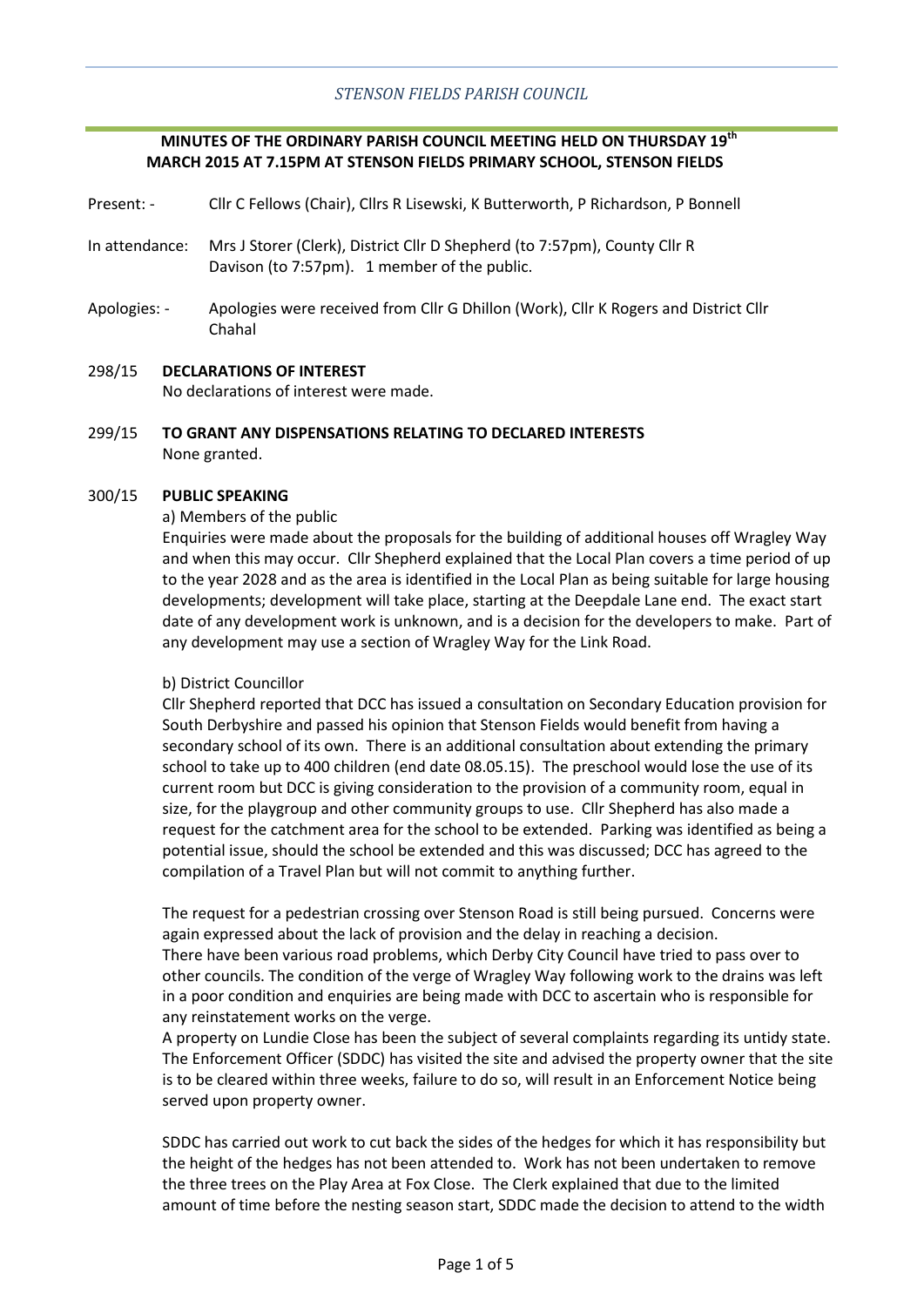of the hedge and the height will be addressed in the autumn.

An efficiency dividend of £6.20 is to be provided to each household within the District in July, costing SDDC a total of £270,000. Cllr Shepherd explained the discussions held at SDDC on this matter.

c) County Councillor

Cllr Davison added that expanding the catchment area and having a secondary school in the Parish will help new residents to integrate into the community.

Further explanation was given of the proposed Combined Authority, adding that a bid has been made to Central Government by the civic leaders of Derbyshire and Nottinghamshire, for the Combined Authority to proceed, no matter what the result of the General Election is  $7<sup>th</sup>$  May 2015).

The street light on Stenson Road, opposite Wragley Way is still leaning; this has been reported to DCC.

7:57pm Cllrs Shepherd and Davison left the meeting.

d) Members declaring an interest No declarations were made.

#### 301/15 **TO APPROVE THE MINUTES OF THE MEETING HELD 19th FEBRUARY 2015**

The minutes of the Ordinary Parish Council meeting held on 19.02.15; as previously circulated, were approved as a correct record and signed by the Chairman.

#### 302/15 **TO DETERMINE WHICH ITEMS IF ANY TO BE TAKEN WITH THE PUBLIC EXCLUDED**

No items were deemed necessary to be taken with the public excluded other than that already listed.

#### 303/15 **CHAIRMAN'S ANNOUNCEMENTS**

The Chairman announced that there is a Parish Liaison meeting to be held at the County Council offices in June.

#### 304/15 **CLERK'S REPORT**

The Clerk's report had been previously circulated to all Councillors. The report was accepted without amendment.

#### 305/15 **CORRESPONDENCE**

The following correspondence was received and accepted :-

- 1. DALC various circulars
- 2. DCC Notification of temporary road closure, Pilgrims Way

3. SDDC – Update on the cutting of the hedges

4. SDDC – Update on Fox Close Play Area

5. Derby City Council – Pursuing the comments and complaints raised by Cllr Shepherd on traffic matters around the area of the City and Parish boundaries

- 6. Cllr Shepherd email of 25/02/15 regarding concerns over HGV access to Infinity Park
- 7. SDDC Notification of action taken regarding a compliant it had received over dog fouling and

to request that consideration is given to the installation of a bin on Stenson Road (see Finance c)) 8. DCC – Speeding and crossing points

9. SDDC – Confirmation that the Parish Council can purchase and erect play equipment on the play area

10. SDDC – Audit of Cemetery/Churchyard Provision

11. SDDC – Content to install play equipment and for the PC to own and maintain the equipment 12. SDDC – Neighbourhood Wardens have been to the Parish on several occasions, but have not noted any persons failing to clear up after their dogs.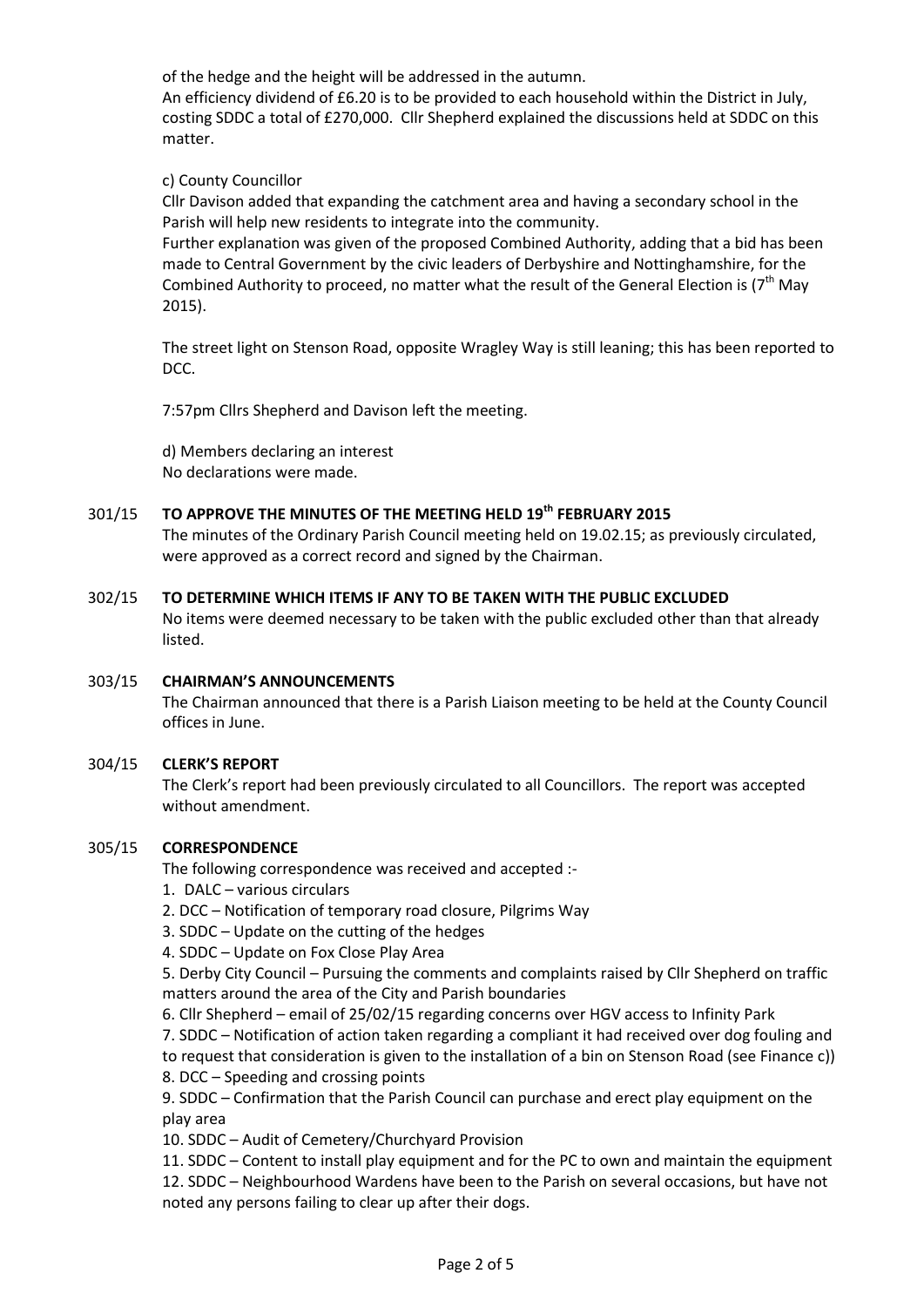#### 306/15 **FINANCE**

a) The following accounts were authorised for payment:-

| 1875 | Biffa - Quarter waste collection           | £467.22 |
|------|--------------------------------------------|---------|
| 1876 | Mrs J Storer - Expenses                    | £101.07 |
| 1877 | Mrs P Harvey - holiday pay                 | £257.25 |
| 1878 | Mr J Harvey - March salary & holiday pay   | £134.70 |
| 1879 | Mrs K Fellows - March salary & holiday pay | £128.80 |
| 1880 | Mr S Lisewski March salary & holiday pay   | £141.11 |
| 1881 | Mrs J Storer March salary & holiday pay    | £295.44 |
| 1882 | HMRC - March PAYE & NI                     | £171.60 |

b) Review of Risk Assessments

No amendment of the risk assessments were required.

c) To consider the installation of a bin on Stenson Road between Wragley Way and Grampian Way (correspondence item 7)

The cost to purchase a litterbin and the weekly collection costs were made available to Councillors. The Clerk explained that SDDC no longer provides bins free of charge; the expectation is for the Parish Council to purchase a bin and to fund the weekly collection. **RESOLVED not to provide any bin, in addition, the SDDC request for a bin, was in an area that is outside of this Parish.**

#### 307/15 **PLANNING**

9 2015 0113 - the erection of an extension at 25 Glenmore Drive, Stenson Fields NO OBJECTIONS

9 2015 0085 – The erection of an extension and retention of side access gates and retention of boundary gates/pillars at 1 Braemar Close, Stenson Fields NO OBJECTIONS

#### 308/15 **TO REVIEW AND ADOPT THE FOLLOWING POLICIES**

**a)** Code of Conduct

**RESOLVED to accept the policy without change**

b) Retention of Documents **RESOLVED to accept the policy without change**

#### 309/15 **WEBSITE**

The Clerk provided a verbal report on the progress of the website; information and pictures have been obtained and these can now be sent to the webmaster to establish the website. A brief discussion was held about possible web addresses; suggestions were made and the Clerk will pass these to the webmaster.

#### 310/15 **POLICE ISSUES/ SPEED LIMITS/ ROAD SAFETY**

- a) Two weeks ago, the police targeted the parish with a visible presence of officers. No reports have been received of any actions taken, but the presence of the police was welcomed.
- b) Over a number of months, the Parish Council has received reports on the discarding of vodka bottles. This matter has been reported to the Police and as a result, visited to make enquires with the local stores. The Police have reported that the local store is not suspected of any wrong doing. Over the last week, there have been no reported instances of discarded vodka bottles; this news was welcomed by the Parish Council.
- c) The discarding of cider cans still remains a problem
- d) Cllr Lisewski reported that the lengthsman had discovered a pouch which contained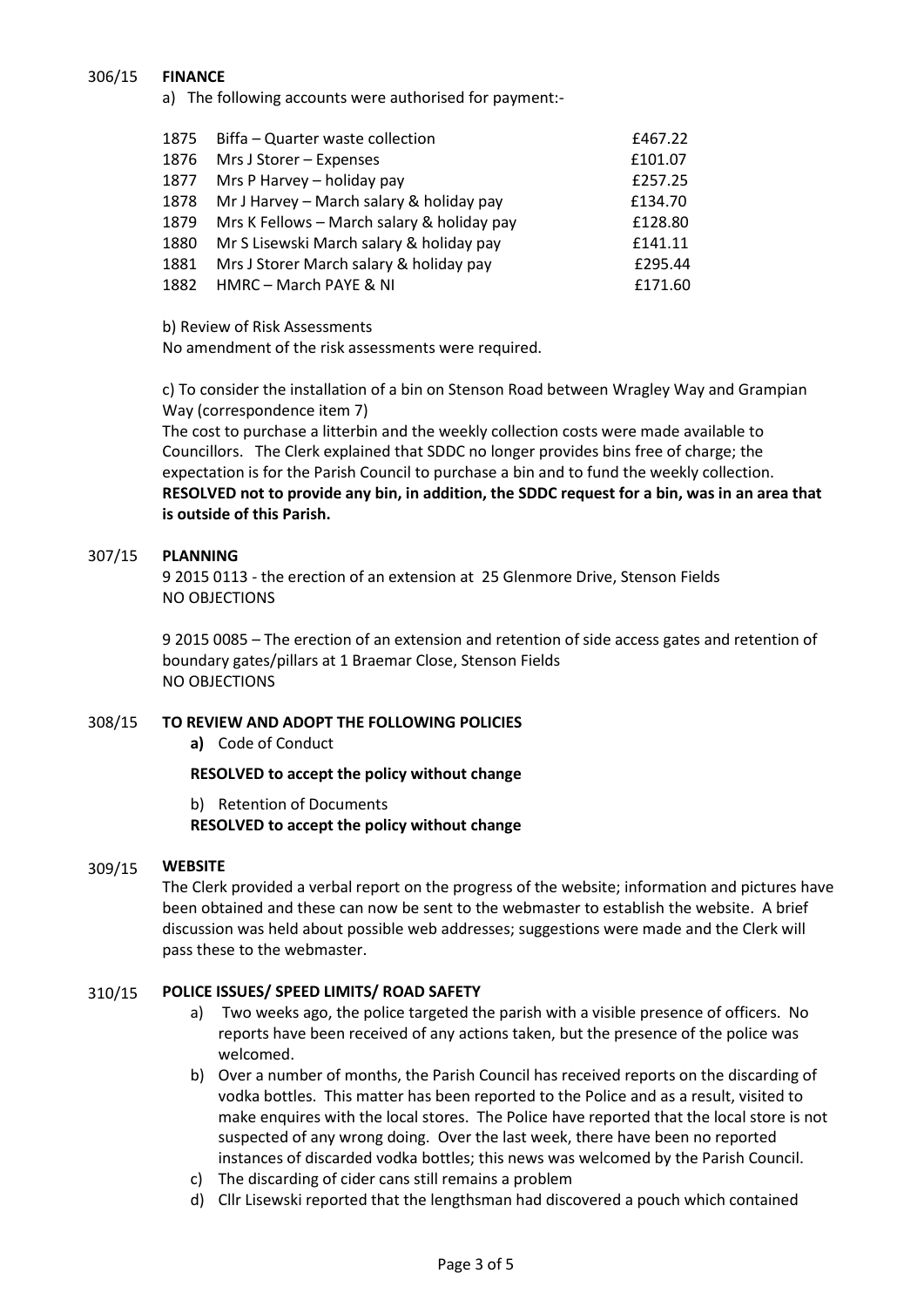white powder and in a separate incident, had discovered a heroin spoon. Concern was expressed over the number of incidents of discarded drugs and associated paraphernalia and what appears to be a lack of activity by the police on this matter.

- e) It was confirmed that the Lengthsmen have all been advised that they are not to collect or touch any needles but to call the Clean Team for them to safely dispose of the needles. The possibility of needles is contained within the Lengthsmen's risk assessment.
- f) Cllr Butterworth reported that speeding along Wragley Way is still an issue and he cited examples. It was noted that Wragley Way had been identified by the police as one of the 110 roads in Derbyshire which are worthy of attention in relation to speeding, but there has been no obvious action taken yet by the police. Speeding along Arleston Lane is a further problem.

# **RESOLVED: the Clerk was instructed to report the problem of speeding to the police**

- g) Cllr Bonnell reported a sunken drain cover on Wragely Way, at the Stenson Road junction; the drain is sunk and the road surface around it is cracked. This is having the effect of throwing vehicles when they drive over it.
	- **RESOLVED: the Clerk was instructed to report the matter to the Highways Dept.**
- h) Cllr Rogers reported that vehicles are parking on the pavement close to The Bubble, which has the effect of pedestrians having to leave the pavement and walk along the road.

**RESOLVED: in the interest of pedestrian safety, the Clerk was requested to report the matter to the Highways Dept and to the police.**

#### 310/15 **SAXONGATE**

No further discussions took place.

**made at the next meeting.**

#### 311/15 **COMMUNITY CENTRE**

No further discussions took place but the clerk advised that Ian Hey (SDDC) would be attending the next Parish Council meeting to discuss the Community Centre and Neighbourhood Development Plans (NDP).

#### 312/15 **LENGTHSMAN SCHEME**

No matters were raised.

### 313/15 **RECREATION AREAS INCLUDING THE PROPOSAL FOR THE PURCHASING OF PLAY EQUIPMENT FOR THE PLAY AREAS.**

- a) The goal mouths at Fox Close Recreation Ground continue to require attention. The Clerk has spoken with Zoe Sewter about the matter; Ms Sewter has suggested that the goal posts are removed to allow the area to rest and regenerate, but there was no agreement as to whom should fund the relocation. There was a brief recap on the history of the football pitches and that the Parish Council had helped SDDC to fund the new goal posts; therefore the maintenance of the goal posts is for SDDC to fund. **RESOLVED the Clerk was instructed to advise SDDC of the Parish Council's assistance with funding of the equipment, but that it does not accept any responsibility for ongoing revenue costs associated with the equipment.**
- b) Following the decision at the last Parish Council meeting to apply for grant funding for a trim trail at Fox Close POS, SDDC has advised that it has no objection to the Parish Council providing equipment; but it will be for the Parish Council to fund any ongoing maintenance costs, annual inspections and insurance. Following discussions as to whether the Parish Council should accept this liability, there still existed some concerns as to the financial consequences of accepting any ongoing liability. **RESOLVED the Clerk was instructed to make enquiries as to the possibility of entering into a maintenance agreement in regards to the equipment and a decision will be**